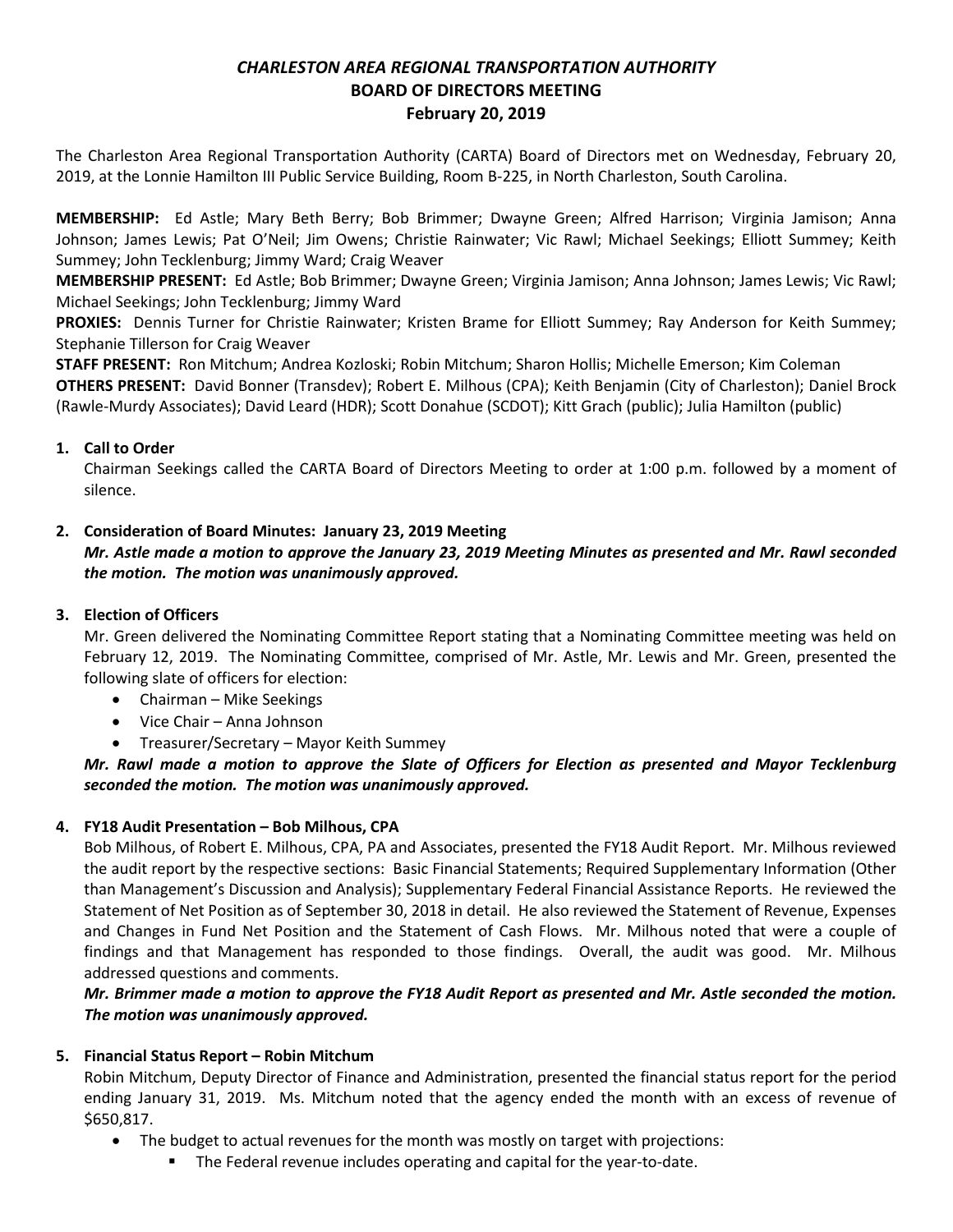- The State Mass Transit Funds revenue is the funds available and expended as match to the new Federal 5307 funds.
- HOP lot revenue includes the Charleston Area Convention and Visitors Bureau and the City of Charleston contributions towards the operation of the HOP route. This is their contributions from October through December. To date, we are unaware of any continued contributions towards the operations of the HOP route.
- Capital Revenue is local private capital contributions towards bench or shelter preparation and construction sites. The current amount is a contribution towards shelter construction at the Roper Hospital location.
- **Insurance proceeds are a result of accidents.**
- **Sales of Assets include the sale of five Trolleys and three Cutaways.**
- Miscellaneous revenue is a fee received from a motion picture company for use of a bus for a commercial.
- The budget to actual expenditures for the month was mostly on target with projections with the exception of the following items:
	- **Printing includes costs of printing route maps, brochures and passes.**
	- Marketing includes costs associated with promoting the transit system. This includes the promotional supplies from the Community Pride Project which was part of the Great American Clean-Up project in our region.
	- **Automotive costs include both parking expenses and mileage reimbursements to employees.**
	- Dues/Memberships is CARTA's annual membership with the Charleston Metro Chamber of Commerce.
	- Office Equipment Rental includes the quarterly postage meter rental fee and the cost of the portable toilet rental for the HOP lot.
	- Office Equipment Maintenance (OEM) includes the FY19 portion of the Swiftly Transit Time & Insights Software renewal (through 6/28/19), the FY19 portion of the NetCloud Essentials for mobile routers and Zscaler internet security renewal (through 7/24/19) in addition to other IT support. This is the bulk of the FY19 expenditure for the Transit Time & Insights software maintenance.
	- Rent includes the Ashley Phosphate Park-N-Ride lot, Leeds Avenue lot lease from SCE&G, SC Works Trident lease space and document storage.
	- Money Counting is the cost of the armored guard service, GARDA, to pick-up and transport cash deposits to the bank.
	- Professional Services include legal fees, audit fees, payroll processing system fees and the cost of the security guard for the HOP lot.
	- **Contract Services (IGA & Management) is the extensive services the BCDCOG provides to CARTA.** The IGA also covers engineering services provided for the Melnick Property and the Shelter/Bench Projects.
	- **•** Vehicle Maintenance is the cost to maintain the fleet.
	- **Dearating Fees & Licenses include credit card transaction fees and vehicle title and registration fees.**
	- **Insurance includes the cost of liability insurance provided by the Insurance Reserve Fund.** The amount will increase and decrease throughout the year as we add and remove items on the policy, but the amount shown is the bulk of the expenditure for the year.
	- **Bolling Stock is the purchase of the 2018 Ford Starcraft Allstar cutaway, the 2018 Eldorado Amerivan** and the first 15 of the 16 Gillig buses.
	- Bus Shelter Construction/Bench Installation is the cost to purchase and install shelters and benches.

Ms. Mitchum also reviewed the HOP expenditures. As of January 31, 2019, total expenditures for the HOP program were \$314,558.

The Board received the Financial Status Report as information.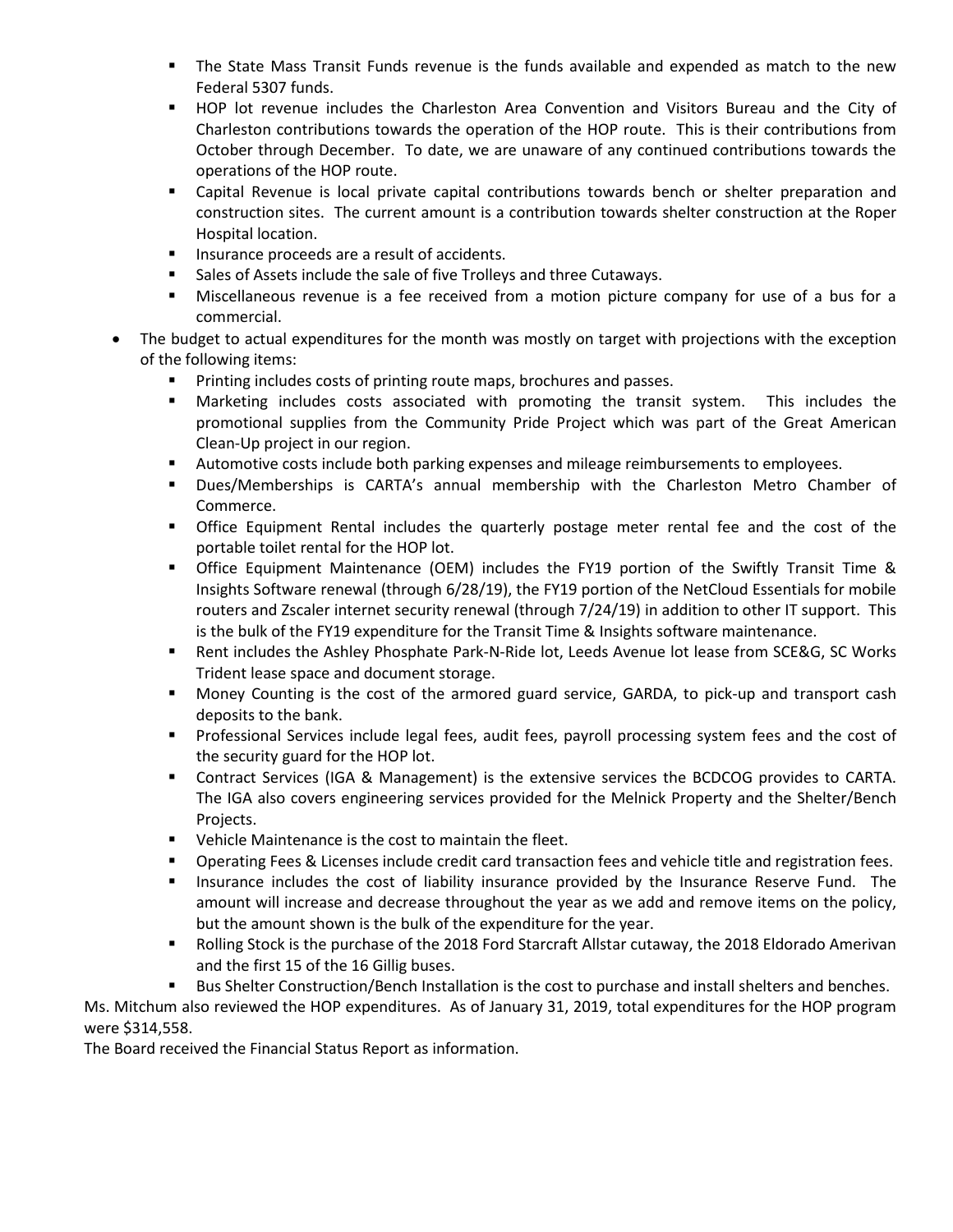### **6. FY18 Budget Revision – Request for Approval – Robin Mitchum**

Ms. Mitchum presented the FY18 Budget Revision. She reviewed the detailed explanation of line item changes for revenues and expenditures noting that revenues have increased by \$3.1 million to re-align revenues with the budget that was approved this past summer. This revision balances the budget with what actually happened through September 30<sup>th</sup> to date. Ms. Mitchum addressed questions and comments.

*Mr. Rawl made a motion to approve the FY18 Budget Revision as presented and Mr. Green seconded the motion. The motion was unanimously approved.* 

#### **7. Resolution in Support of EPA Diesel Emissions Reduction Act (DERA) Grant – Request for Approval**

Ron Mitchum, Executive Director, presented the Resolution in Support of the EPA Diesel Emissions Reduction Act (DERA) Grant. Mr. Mitchum stated that approval of the Resolution will allow CARTA to apply for discretionary grant funds, including the 2019 Clean Diesel Funding Assistance Program, VW Settlement Funds and other discretionary grant programs to replace the fixed route fleet of model year 1996 diesel buses with all-electric buses.

*Ms. Johnson made a motion to approve the Resolution in Support of EPA Diesel Emissions Reduction Act (DERA) Grant as presented and Mr. Rawl seconded the motion. The motion was unanimously approved.*

### **8. Project Status Reports:**

Mr. Mitchum delivered the following project status reports:

- A) **Intermodal Center:** Amtrak is operating but CARTA is reaching for an April Ribbon-Cutting date, weather permitting. The Board will be notified of the Ribbon-Cutting date.
- B) **North Charleston Park-N-Ride:** Mr. Mitchum presented a slide of the Melnick property. A Groundbreaking Ceremony will take place. The Board will be notified of the Ribbon-Cutting date.
- C) **Mt. Pleasant Street Park-N-Ride:** The contractors are working on a concept plan, estimated costs and a timeline. The CHATS Policy Committee approved additional funds to help cover the cost. May  $1<sup>st</sup>$  is the anticipated date when the current HOP lot will be vacated.
- D) **Fleet Replacement:** 16 of the commuter buses have arrived; 15 are in service, one is going on a "Road Show" around our region to give the communities CARTA serves the opportunity to get on the bus and provide feedback; 4 low-floor cutaways are due to arrive next week; 2 Tel-A-Ride vehicles are due to arrive on March  $1^{st}$ ; the Proterra grant award has been delayed due to the Government Shutdown; vehicle refurbishment is delayed until the impact of VW settlement funds is known.
- E) **Isle of Palms – Workforce Transportation:** The CHATS Policy Committee approved funding for a van pool operating through the BCDCOG. The COG will not use Transdev drivers. The funding should be approved in March at the next SCDOT Commission meeting. The agency is in the process of potentially identifying 3-4 parking sites and the program is projected to start this Spring. Mr. Mitchum encouraged Board members to assist with identifying parking sites.
- F) **Shelter/Bench Installation:** A Ribbon-Cutting Ceremony was held yesterday and was well –received. CDM Smith is beginning scope work.

The Board received the Project Status Reports as information.

## **9. Marketing/Outreach Report – Daniel Brock**

Daniel Brock, with Rawle-Murdy Associates, presented the Marketing/Outreach Report. He updated the Board on the App statistics for the last four weeks, January Social Media engagements and link clicks. Mr. Brock also highlighted the following social media events: Charleston County Council's Support of CARTA, a Ribbon-Cutting Ceremony for the new Dorchester Road Shelters and the James Island Ride-a-long. The Board received the Marketing/Outreach Report as information. Chairman Seekings commended Mr. Astle for his work on the shelters. Mr. Astle thanked the Board and staff for their work on the project.

#### **10. Executive Director's Report**

Mr. Mitchum had no further business to discuss.

• Reports were distributed prior to the start of the meeting which included ridership summary statistics, the monthly performance snapshot, upcoming events and activities.